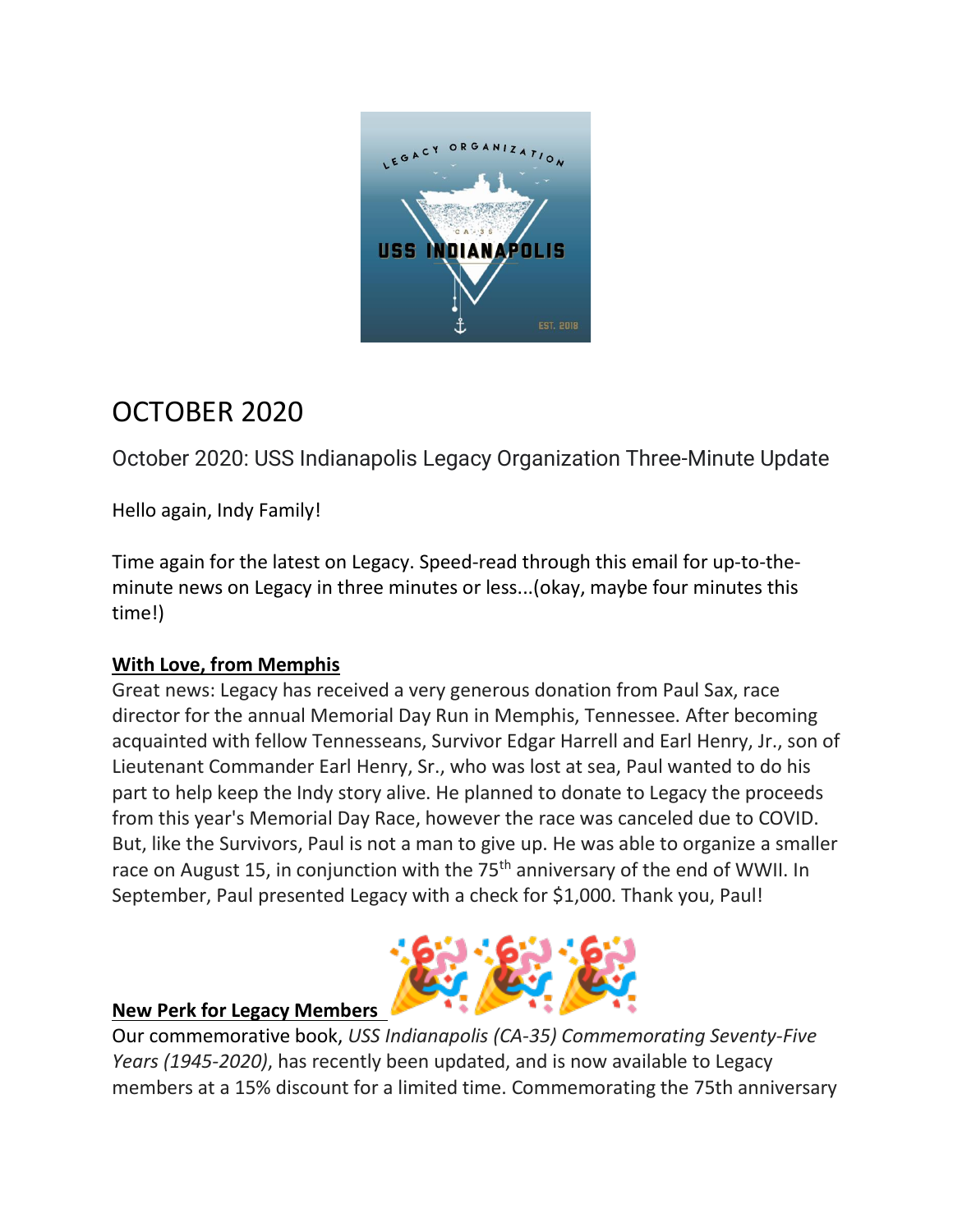of the sinking and the loss of 879 Sailors and Marines, this book features a detailed 60-page section devoted to the CA-35 final sailing crew and also provides a unique pictorial journey through the ship's history.

Priced at \$40, all proceeds from the sale of the book benefit the USS Indianapolis CA-35 Legacy Organization's programs and services. Current Legacy members are eligible for a 15% discount on books purchased between November 1-December 25, 2020.

Current members can grab that discount code by contacting Membership Chair, Julie Haas (Illinois): [Julie.Haas@bruceoakley.com](mailto:Julie.Haas@bruceoakley.com)

People wishing to join Legacy or renew may visit [www.USSIndianapolis.org/membership,](http://www.ussindianapolis.org/membership) or email Julie. Your discount code will be emailed with your membership receipt.

## **Membership on the Rise**

Speaking of membership, a big thank you to Legacy Membership Chair Julie Haas, who hit the ground running last month and is doing a fantastic job. Here's Legacy's current membership by the numbers:

- 40 = Lifetime members prior to 2020-21
- 3 = New Lifetime members in 2020-21
- 33 = General Membership renewals from 2019-2020
- 1 = General Membership renewal from 2018-2019
- 27 = New General Memberships for 2020-2021
- 1 = Prepaid General Membership for 2021-2022

Folks, we still have 40 people who have not yet renewed from 2019-2020, probably because we held the reunion online this year instead of live in Indianapolis. We're counting on all of you to re-up!

To renew via credit/debit card or PayPal, please visit [www.USSIndianapolis.org/membership.](http://www.ussindianapolis.org/membership.)

To renew via mail, please contact Julie: [Julie.haas@bruceoakley.com.](mailto:Julie.haas@bruceoakley.com)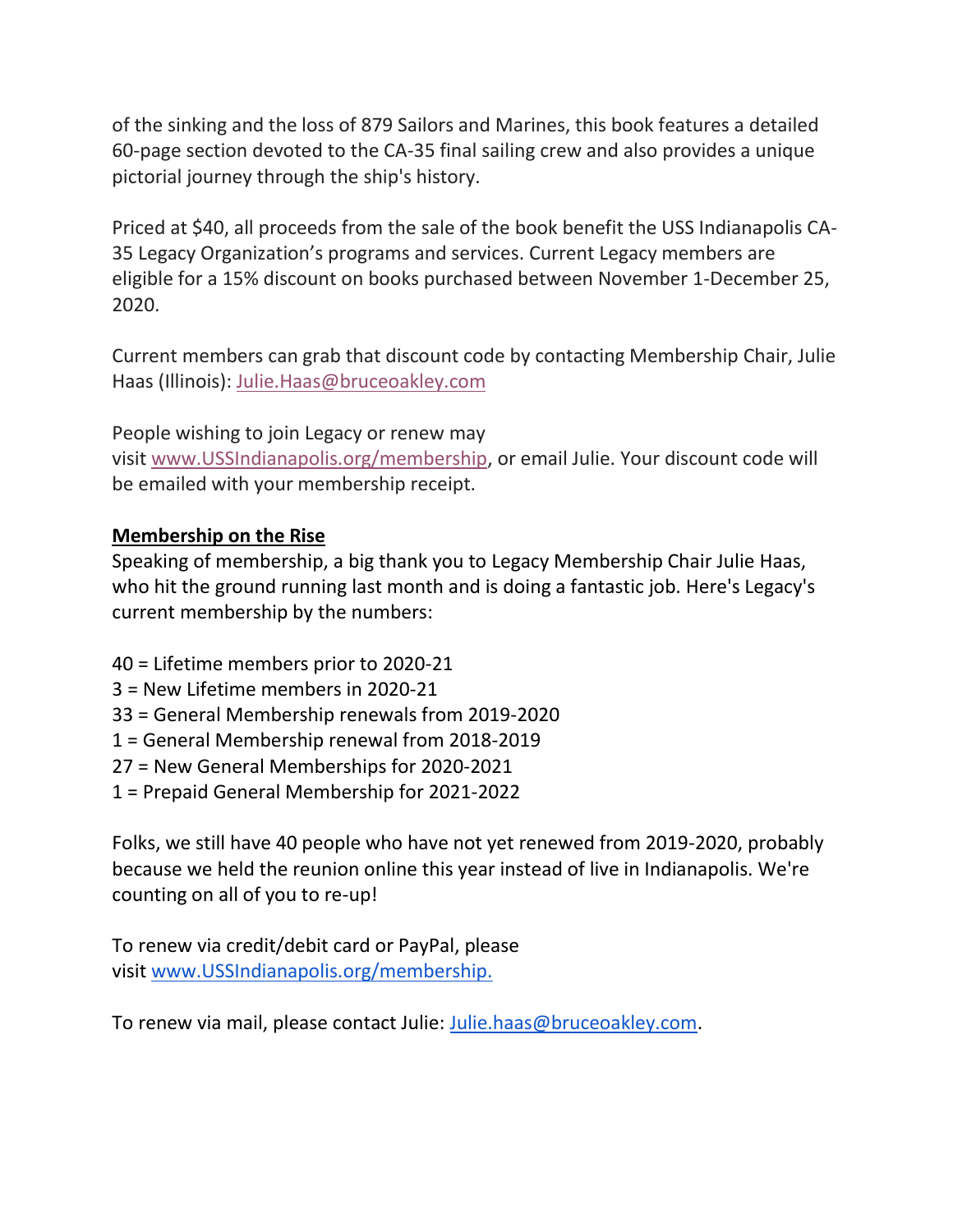## **Zoom-ing with Survivors**

Who knew we'd one day be connecting Indy Survivors by video from several states away? After the pandemic started, Jennifer Brunson (Tennessee) organized a weekly Zoom meeting to keep Survivor James Smith (Tennessee) connected with his *Indianapolis* friends. Now, Jennifer is working to add other Survivors to the meetings. Dick Thelen (Michigan) recently attended and shared some great stories. Dick said he'd always heard there were men who'd recently gotten out of the brig before the ship went down. After 75 years, he finally met one of them via Zoom— James Smith!

The Zoom project is in the early stages, and Jennifer hopes to include more Survivors and other guests soon. We're not yet sure how far this will expand, but if you are interested in dropping by occasionally to support these heroes with a Zoom visit, please email Jennifer: [wer5bs@hotmail.com](mailto:wer5bs@hotmail.com)

## **Congressional Gold Medal to Cost...Well, More Gold**

In July 2020, the Indy crew was presented with the Congressional Gold Medal, one of the two highest civilian awards in the United States. Replica medals and presentation cases, which make fantastic keepsakes and gifts, are now available. But as you may already have heard, on January 1, 2021, the price of these replicas will go up*way* up.

- The three-inch bronze medal replica is currently priced at \$39.95. The price will increase to \$160 *each* on January 1, 2021. (Yikes!) The price of the presentation case will increase from \$10.95 to \$35.00.
- The 1.5-inch bronze medal replica is currently priced at \$6.95. The price will increase to \$20 *each* on January 1, 2021. The presentation case price will increase from \$4.95 to \$15.00.

The 3-inch replica is listed as "out of stock," but we have been assured that the medals are in production and will be available to us at the current price until December 31, 2020.

To purchase your replica medals, just click on the following links to the U.S. Mint:

[3-inch Medal](https://catalog.usmint.gov/uss-indianapolis-ca-35-bronze-medal-3-inch-19MK.html?cgid=military#start=1)

[3-inch Medal Presentation Case](https://catalog.usmint.gov/deluxe-black-presentation-case-for-3-inch-medal-052.html)

[1.5-inch Medal](https://catalog.usmint.gov/uss-indianapolis-ca-35-bronze-medal-1.5-inch-19MJ.html?cgid=military#start=1)

[1.5-inch Medal Presentation Case](https://catalog.usmint.gov/black-presentation-case-for-one-and-one-half-inch-bronze-medal-027.html)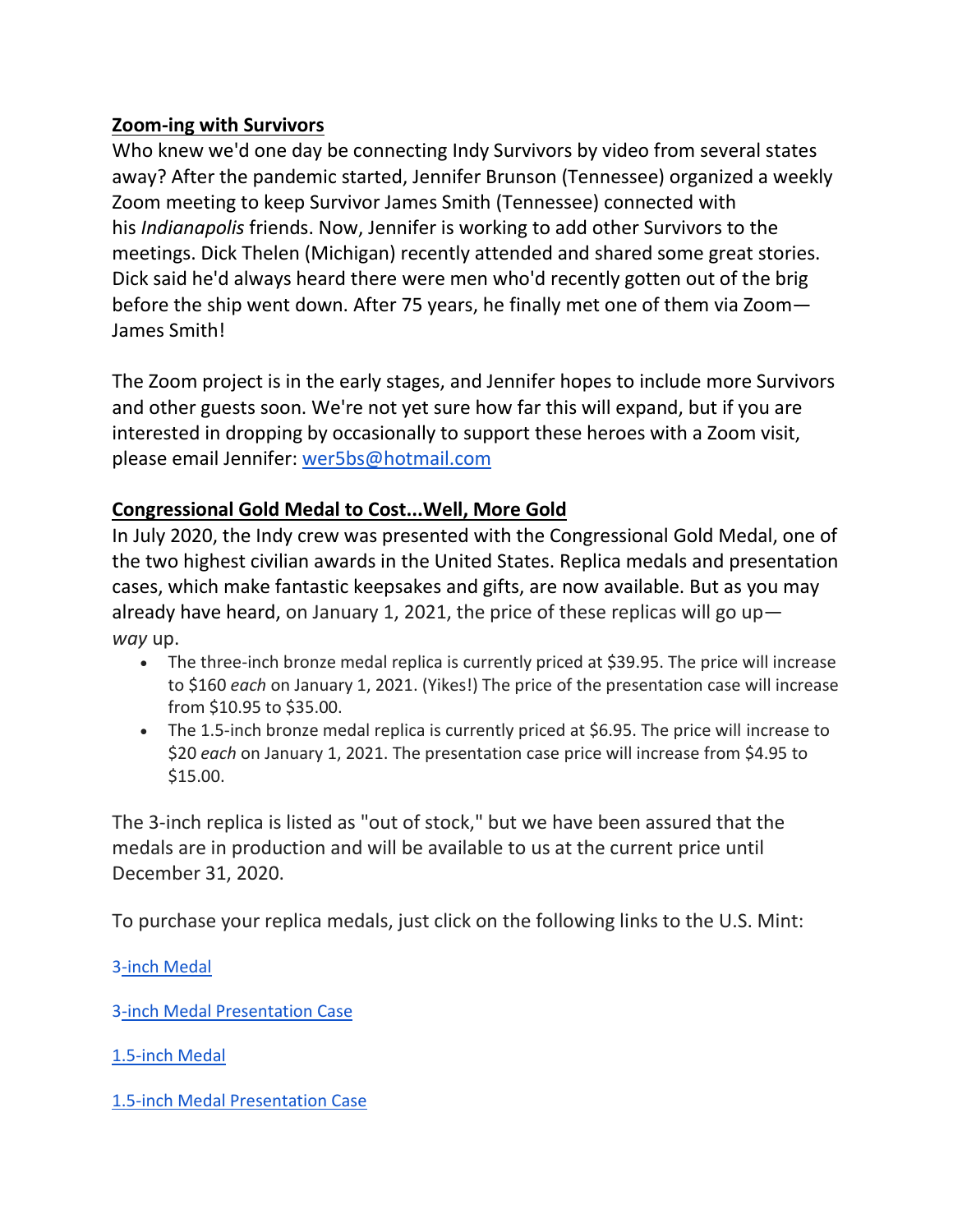Current pricing is available to anyone, so please share this information!

## **Education Committee Nearly Triples**

With eight total members, including five new volunteers, the Education Committee is already tackling the PowerPoint and Zoom education projects announced last month. Thank you to all our intrepid education volunteers:

Dawn Ott Bollhoefer: Granddaughter of Theodore Gene Ott, Y1, Lost-at-Sea Jeff Sweeney: Great-nephew of Wallace Mansfield Jeffers COX, Lost-at-Sea E. Carl Fahnestock: Friend of CA-35 and avid reader of Indy books Robert Cantrell: Relative of Billy George Cantrell, F, Lost-at-Sea Trent Smith: Son of Cozell Lee Smith, Jr., COX, Survivor Jim Belcher, Jr.: Son of James Robert Belcher, S1, Survivor Michael William Emery: Nephew and namesake, William Friend Emery, S1, Lost-at-Sea Marilyn N. Henry: Daughter-in-law of Earl O. Henry, LCDR, Ship's Dentist, Lost-at-Sea

The Zoom and PowerPoint projects will help Legacy members share the Indy story in public settings, including schools and history clubs. To volunteer, contact Education Chair, Marilyn Henry (Tennessee): [bmcp56@att.net](mailto:bmcp56@att.net)

### **Full Speed Ahead: CA-35 Stewards Project**

The Ad Hoc committee has identified twenty-six African American sailors who served Indy on the final sailing crew. All but two served as Stewards or Steward's Mates. Additionally, one served as a Seaman 1c. Another held the rating of Cook 2c, and he served as Captain McVay's personal valet. All of these men perished in the sinking of USS *Indianapolis* CA-35 or in the aftermath. Our goal is to tell their story. We are honored to have the families of three of these sailors participating in our research project. We invite the participation of other families and are looking for family stories or additional information to help us round out the profiles of these crew members. To share information, please contact Jane Gwinn Goodall (California): [JaneGwinnGoodall@gmail.com](mailto:JaneGwinnGoodall@gmail.com)

### **Looking Ahead**

Strategic Planning Committee Chair Ray Wilson (Delaware) and team will meet over the next few weeks to continue hammering out a Legacy "SWOT" document, which addresses Strengths, Weaknesses, Opportunities, and Threats. Questions on the table will include membership incentives, leadership policies, ideas for serving CA-35 crew families, and new ways to think about future reunions. Ray is looking for a